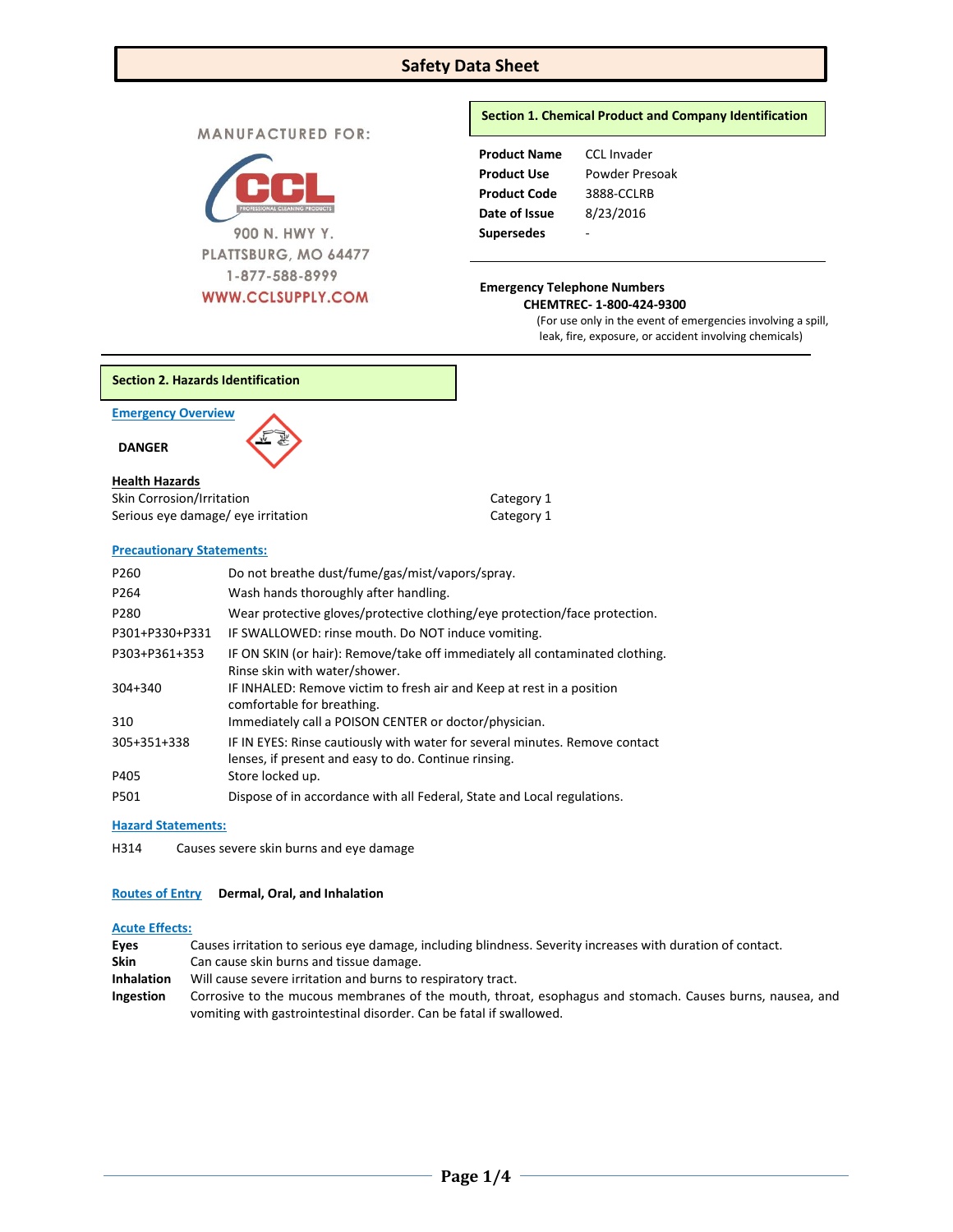| Section 3. Composition/Information on Ingredients                                        |                   |             |
|------------------------------------------------------------------------------------------|-------------------|-------------|
| <b>Name of Hazardous Ingredients</b>                                                     | <b>CAS Number</b> | % by Weight |
| Sodium Hydroxide                                                                         | 1310-73-2         | < 5         |
| Sodium Tripolyphosphate                                                                  | 7758-29-4         | 50-60       |
| Sodium Metasilicate Pentahydrate                                                         | 6834-92-0         | < 15        |
| 2-butoxyethanol                                                                          | 111-76-2          | < 5         |
| Nonylphenol Ethoxylates                                                                  | 9016-45-9         | $<$ 5       |
| Any concentration shown as range is to protect confidentiality or due to batch variation |                   |             |

### **Section 4. First Aid Measures**

**Eye Contact** Flush immediately with clean water for 15 minutes. Seek immediate medical attention if irritation persists. **Skin Contact** If irritation occurs, flush with plenty of clean water; use soap if available. Remove severely contaminated clothing (including shoed) and wash before reuse. Seek medical attention if a rash occurs or if irritation continues. **Inhalation** Remove person to fresh air. Begin CPR if breathing has stopped, and seek medical attention immediately. **Ingestion** Do not induce vomiting. If conscious give several glasses of water. Never give anything to an unconscious person orally. Seek immediate medical attention.

| <b>Section 5. Fire Fighting Measures</b>                                                                                                       |                                                          | National Fire Protection Association (U.S.A)<br>(estimated rating)                         | $\bf{0}$ |
|------------------------------------------------------------------------------------------------------------------------------------------------|----------------------------------------------------------|--------------------------------------------------------------------------------------------|----------|
| <b>Hazardous Combustion Products</b><br><b>Extinguishing Media</b><br><b>Unsuitable Extinguishing Media</b><br><b>Fire Fighting Procedures</b> | N/A<br>Media applicable to surrounding chemicals.<br>N/A | Use a self-contained breathing apparatus. Use water spray to cool fire-exposed containers. |          |

#### **Section 6. Accidental Release Measures**

**Spill Clean Up** All spilled material must be contained and kept out of waterways, sewers and drains. The spilled chemical should be absorbed with an inert material. Flush cleaned area thoroughly with water.

#### **Section 7. Handling and Storage**

**Handling and Storage** Keep container tightly closed when not in use. Store product indoors and keep from freezing. Keep out of the reach of children. Have eyewash accessible to use in handling area.

## **Section 8. Exposure Controls/Personal Protection**

**Exposure Limits**

| <b>Product Name</b>          | <b>OSHA PEL</b> | <b>NIOSH REL</b> | <b>AIHA WEEL</b> | <b>ACGIH TLV</b> |
|------------------------------|-----------------|------------------|------------------|------------------|
| Sodium Hydroxide (1310-73-2) | 2mg/m           | 2mg/m            |                  | 2mg/m            |
| 2-butoxyethanol              | 50ppm           | 5ppm             |                  | 20ppm            |

**Engineering Controls** Use in a well-ventilated area

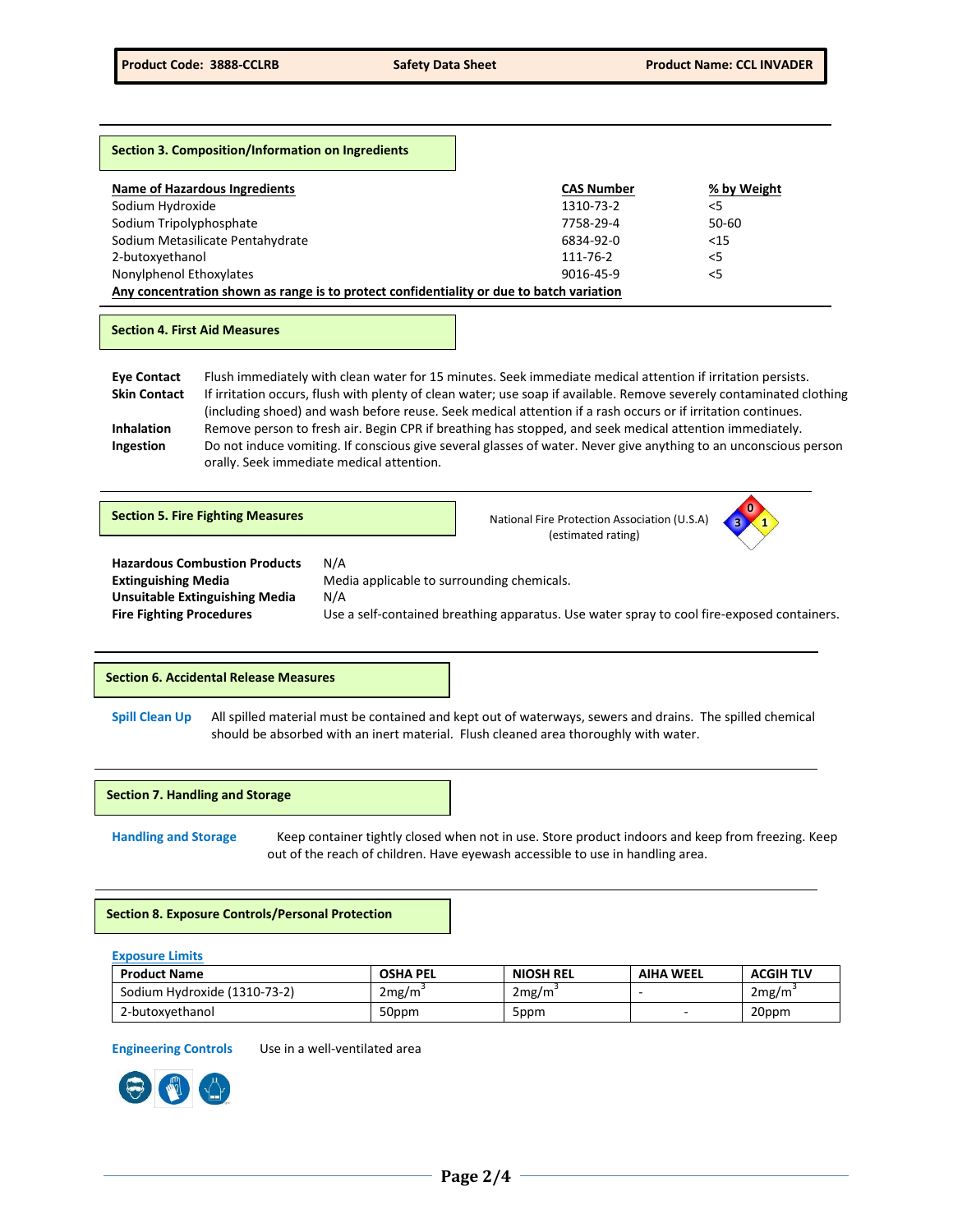## **Personal Protective Equipment (PPE)**

| Eyes               | Safety glasses or chemical splash goggles                                                                       |
|--------------------|-----------------------------------------------------------------------------------------------------------------|
| Body               | Rubber or neoprene gloves; rubber aprons                                                                        |
| <b>Respiratory</b> | Not required unless dusting or inadequate ventilation is expected. A particulate respirator N95 is recommended. |

## **Section 9. Physical and Chemical Properties**

| <b>Physical State</b><br>Color | Powder<br>Off-white to tan | <b>Explosive Limits</b><br><b>Vapor Pressure</b> | N/A<br>N/A       |
|--------------------------------|----------------------------|--------------------------------------------------|------------------|
| Odor                           | N/A                        | <b>Vapor Density</b>                             | Heavier than air |
| <b>Odor Threshold</b>          | N/A                        | <b>Relative Density</b>                          | N/A              |
| pH 1%                          | $11 - 13$                  | <b>Solubility</b>                                | Complete         |
| <b>Freezing Point</b>          | N/A                        | <b>Partition Coefficient</b>                     | N/A              |
| <b>Boiling Point</b>           | N/A                        | <b>Auto-Ignition Temp.</b>                       | N/A              |
| <b>Flash Point</b>             | N/A                        | <b>Decomposition Temp.</b>                       | N/A              |
| <b>Evaporation Rate</b>        | N/A                        | <b>Viscosity</b>                                 | N/A              |
| <b>Flammability</b>            | N/A                        | <b>Specific Gravity</b>                          | N/A              |

## **Section 10. Stability and Reactivity**

| <b>Stability and Reactivity</b>         | Stable                |
|-----------------------------------------|-----------------------|
| Incompatibility                         | Soft metals and acids |
| <b>Hazardous Polymerization</b>         | Will not occur        |
| <b>Hazardous Decomposition Products</b> | None known            |
| <b>Conditions to Avoid</b>              | None                  |

## **Section 11. Toxicological Information**

| <b>Routes of Entry</b>       | Dermal, Oral and Inhalation                              |
|------------------------------|----------------------------------------------------------|
| <b>Symptoms</b>              | Irritation to burns depending on duration of contact     |
| <b>Skin Irritant</b>         | Irritation to burns depending on the duration of contact |
| <b>Eve Irritant</b>          | May cause severe eye damage.                             |
| <b>Sensitizers</b>           | Not a sensitizer                                         |
| <b>Mutagenicity</b>          | No information found                                     |
| Carcinogenicity              | No ingredient listed as a carcinogen                     |
| <b>Reproductive Toxicity</b> | No information found                                     |
| <b>Target Organs</b>         | May cause respiratory irritation                         |

There is no toxicological data for this product as a whole. Based on relevant ingredients with known acute toxicity, the acute toxicity estimate using the additive formula (ATE) has been determined.

## **Acute Toxicity**

| <b>Test</b>       | <b>Results</b>    | <b>Basis</b>                     |
|-------------------|-------------------|----------------------------------|
| Dermal            | $>$ 2000 $mg/kg$  | ATE determined Category 4        |
| Oral              | 2575mg/kg         | ATE determined beyond Category 4 |
| <b>Inhalation</b> | Insufficient data | Not classified                   |

#### **Section 12. Ecological Information**

**Environmental Effects** No ecological information available

**Section 13. Disposal Considerations**